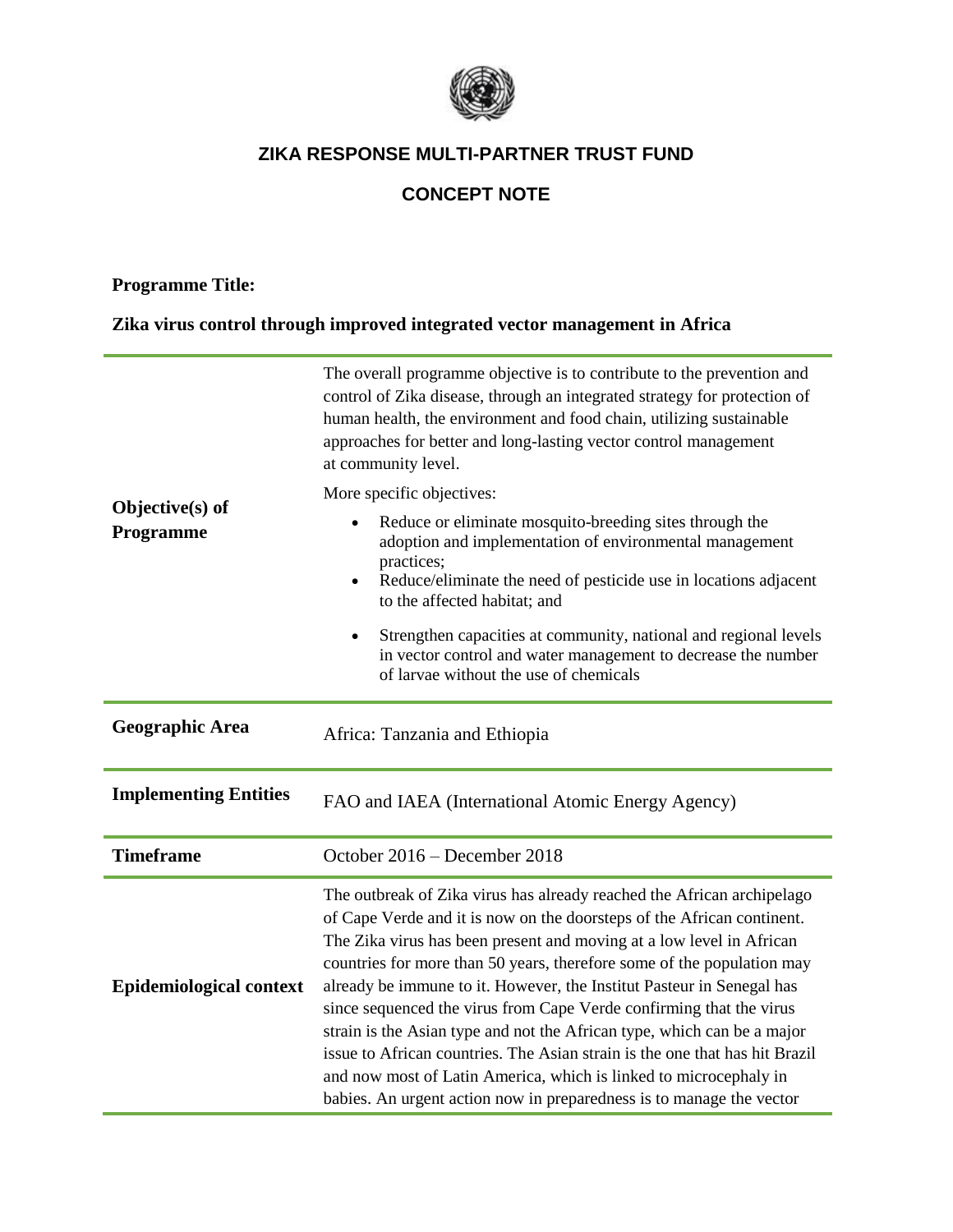

# **CONCEPT NOTE**

(the mosquito *Aedes aegypti*) to avoid/mitigate the spread of the Asian strain in the African continent.

| <b>SRP</b> Objective       | Objective 2 PREVENTION: Prevent adverse health outcomes associated<br>with Zika virus infection through integrated vector management, risk<br>communication and community engagement.<br>This project will help prevent adverse health outcomes. Environment<br>management has been successfully used before to combat Aedes sp.                                     |
|----------------------------|----------------------------------------------------------------------------------------------------------------------------------------------------------------------------------------------------------------------------------------------------------------------------------------------------------------------------------------------------------------------|
| <b>Beneficiaries</b>       | Number of estimated direct & indirect beneficiaries in the geographical<br>area covered by the programme<br>Residents of provinces of those living in peri-urban parts where the vector is<br>most prevalent. It is estimated that a population of around 60 thousand people<br>would benefit from the implementation of the proposed activities in each<br>country. |
| Government<br>counterparts | Tanzania and Ethiopia.<br>Ministry of water and environment                                                                                                                                                                                                                                                                                                          |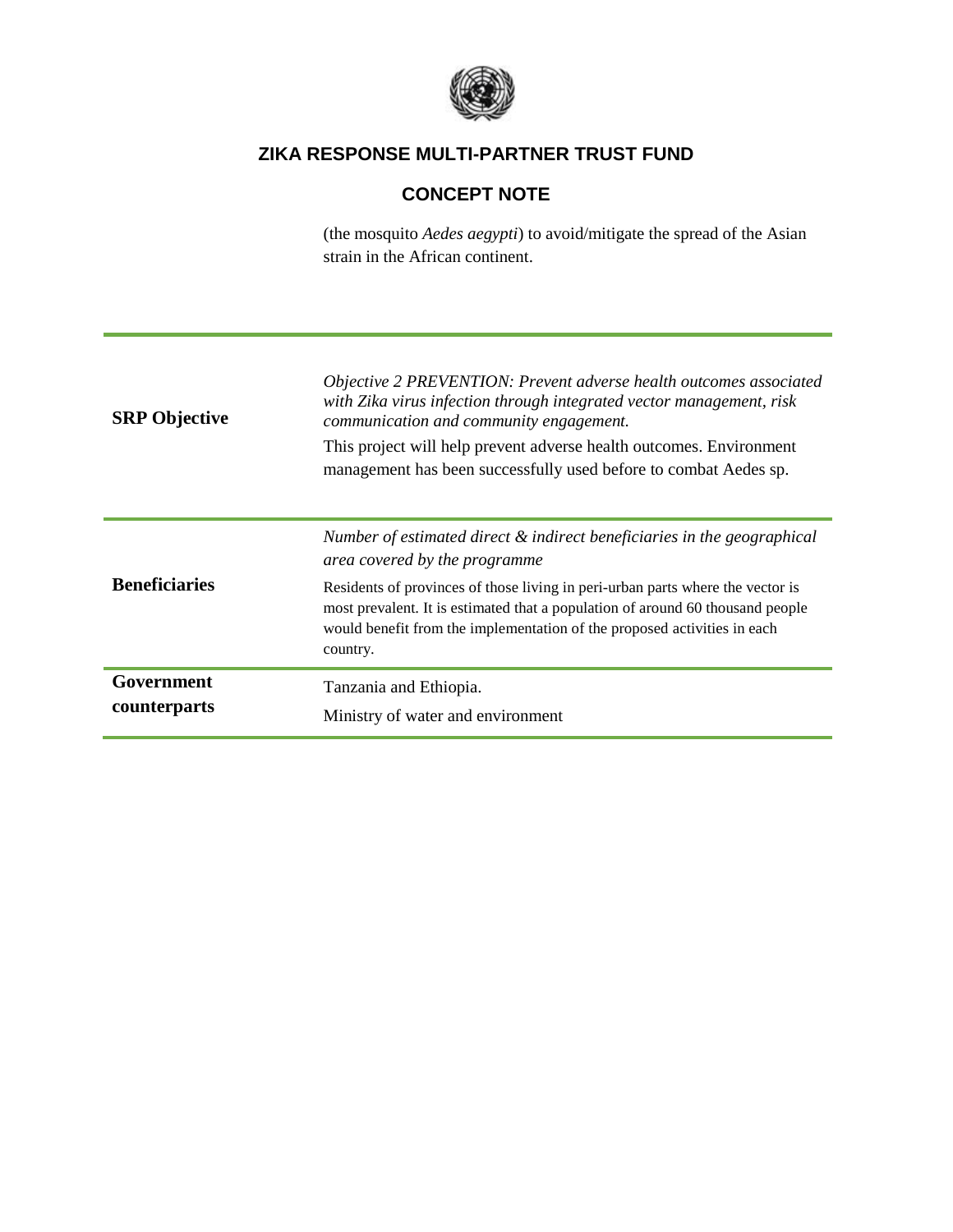

### **CONCEPT NOTE**

#### *Description of Programme Components and Key Output(s)*

Environmental management has been successfully used before to combat Aedes sp. Its use can virtually eliminate the need for pesticide use in and adjacent to the affected habitat. Environmental management is appropriately touted for its effectiveness and economic benefits.

- Improving drainage: Temporarily flooded locations such as pastures and agricultural lands are considered as enormous mosquito breeding systems, frequently generating massive broods of Aedes sp.
- Integrated aquaculture: Freshwater lakes, ponds and retention areas (set aside for stormwater harvesting) are stagnated water habitats which are the perfect areas for Aedes sp. breeding. The use of larvivorous fish has been successfully documented in the literature. It was used in Brazil in the 50's against the Aedes aegypti and more recently in Viet Nam with reductions of mosquito infestations of up to 79%. Larvivorous fish can also be an economic income when integrated with crops and livestock.
- Improving spray-irrigation system management: Either during the rainy season or under not well-managed irrigation systems, it is particularly common for irrigated land to become waterlogged, principally those in low-lying areas with high water tables or in poorly drained soils. The continued application of spray irrigation in waterlogged areas will result in the accumulation of surface water, thus providing aquatic habitats for *Aedes* sp. breeding. Key output: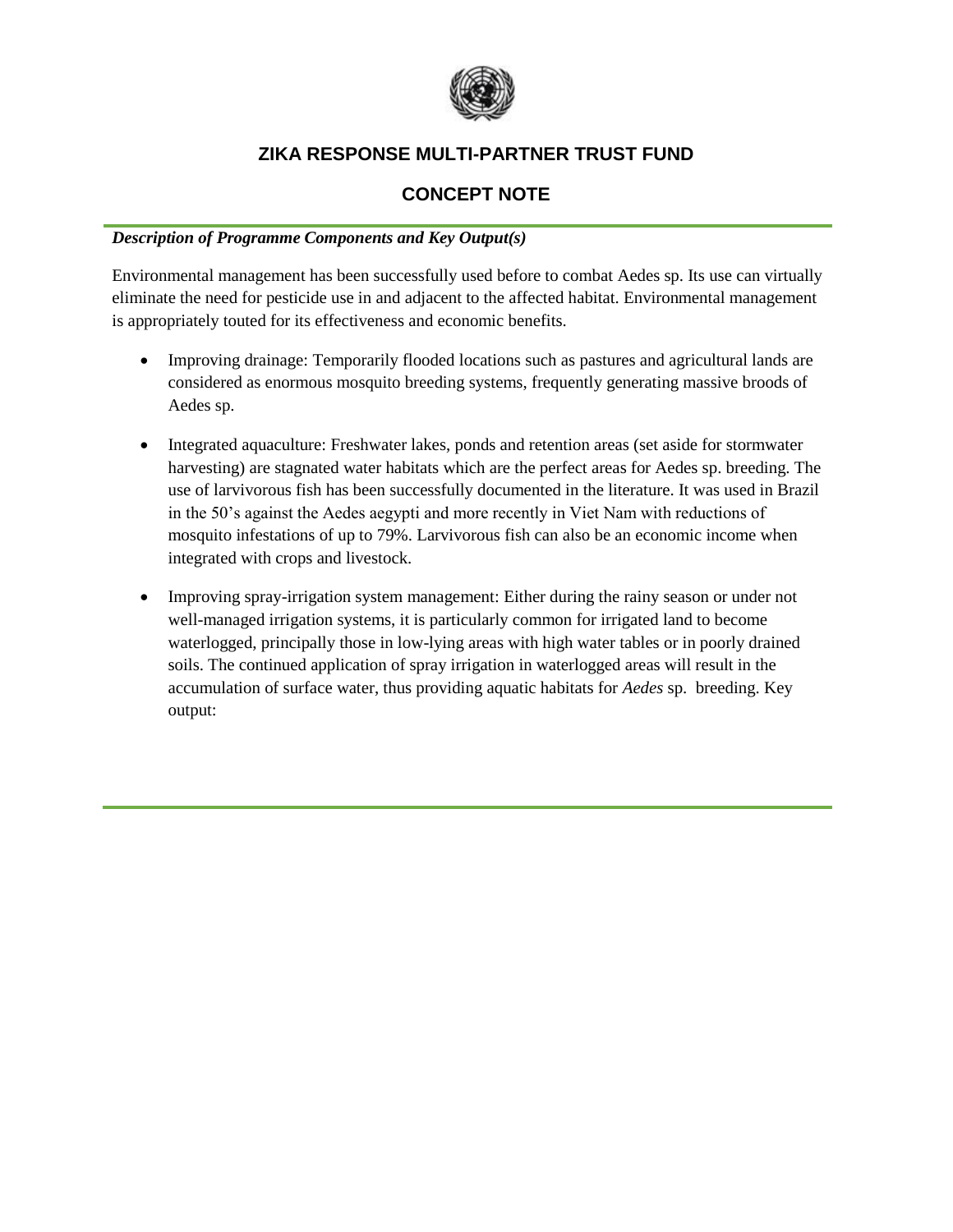

# **CONCEPT NOTE**

Describe Programme Outputs (use bullet points format)

- Improved drainage as one effective tool for vector control reduction in temporarily flooded habitats;
- Integrated aquaculture (larvivorous fish) to control the mosquitos via targeting their larvae in freshwater lakes, ponds and retention areas (set aside for stormwater harvesting);and
- Improved spray-irrigation system management to avoid the creation of aquatic habitats for *Aedes* sp due to waterlogging.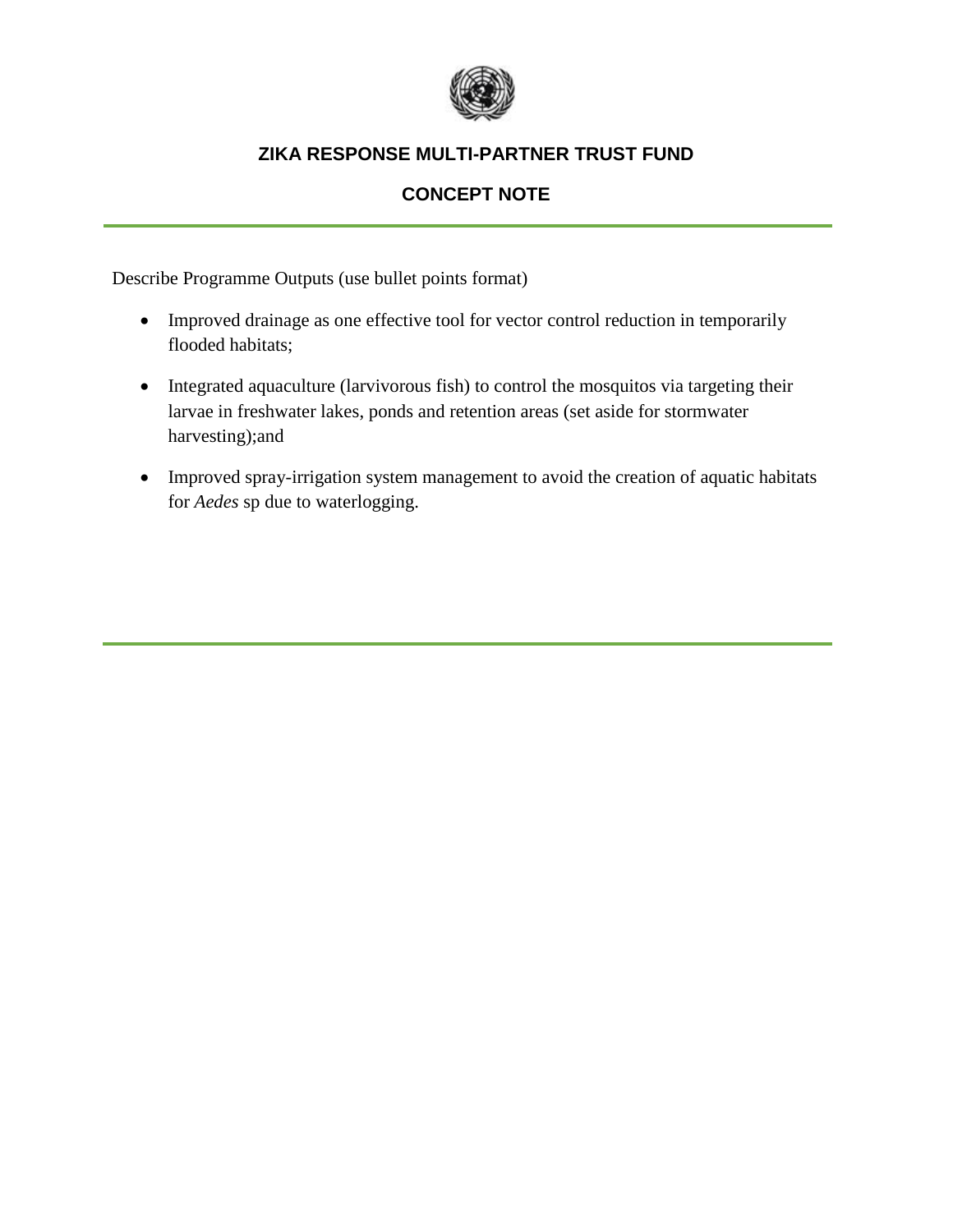

# **CONCEPT NOTE**

# **Project budget by UN categories**

| ZIKA RESPONSE MPTF - PROJECT BUDGET                          |                                                      |                                                      |              |  |  |
|--------------------------------------------------------------|------------------------------------------------------|------------------------------------------------------|--------------|--|--|
| <b>CATEGORIES</b>                                            | <b>Amount</b><br><b>Recipient</b><br><b>Agency 1</b> | <b>Amount</b><br><b>Recipient</b><br><b>Agency 2</b> | <b>TOTAL</b> |  |  |
| 1. Staff and other personnel                                 | 165,000                                              | 82,000                                               |              |  |  |
| (include titles of staff, unit cost, quantity)               |                                                      |                                                      |              |  |  |
| 2. Supplies, Commodities, Materials                          |                                                      |                                                      |              |  |  |
| (incl. description of items, unit cost)                      |                                                      |                                                      |              |  |  |
| 3. Equipment, Vehicles, and Furniture,                       |                                                      |                                                      |              |  |  |
| incl. Depreciation (include details as                       |                                                      |                                                      |              |  |  |
| described above)                                             |                                                      |                                                      |              |  |  |
| 4. Contractual services (include details)                    |                                                      |                                                      |              |  |  |
| National consultants                                         | 55,000                                               |                                                      |              |  |  |
| International consultants                                    | 85,000                                               |                                                      |              |  |  |
| 5.Travel                                                     | 40,000                                               |                                                      |              |  |  |
| 6. Transfers and Grants to Counterparts<br>(include details) |                                                      |                                                      |              |  |  |
| 7. General Operating and other Direct Costs                  | 130,000                                              |                                                      |              |  |  |
| <b>Sub-Total Project Costs</b>                               | 475,000                                              |                                                      |              |  |  |
| 8. Indirect Support Costs*                                   | 20,250                                               |                                                      |              |  |  |
| <b>TOTAL</b>                                                 | 495,250                                              | 82,000                                               |              |  |  |